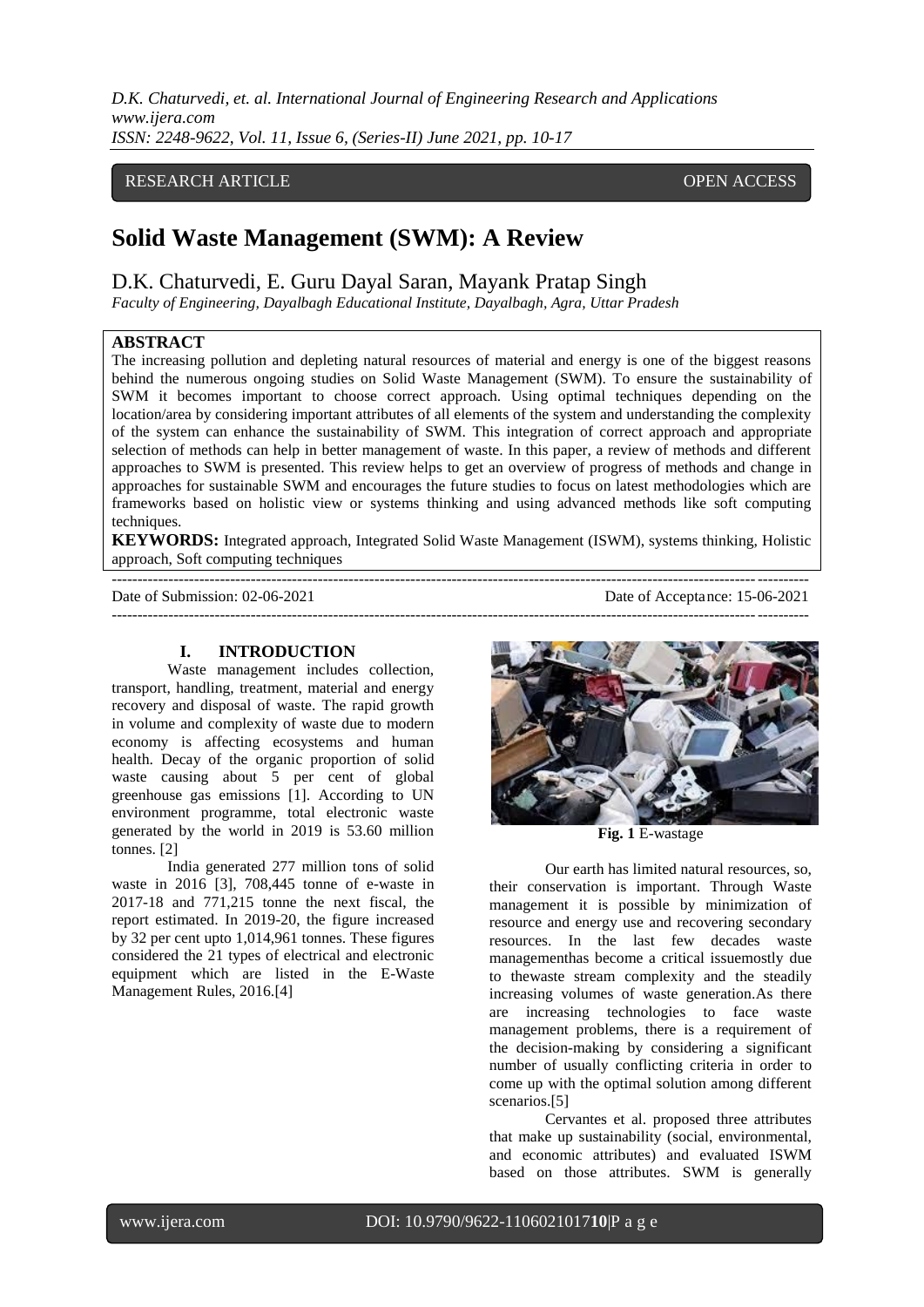inefficient because of a lack of proper administrative, infrastructure, and adequate resource utilization. The implementation process involves complicated operations with complex linkages that are impacted by both the quantities and qualities of waste within the system. This situation requires adequate analysis tools and systemic approaches that support decision making and provide a comprehensive representation that considers the interactions between the main elements of SWM and their evolution.

## **II. EXISTING METHODS IN SWM**

Selected literatures were reviewed and extracted in order to study the methods used in SWM problems. These methods can be classified into two namely classical MCDM and Hybrid methods. The relevant journal papers, which used these methods are also discussed.

AHP, PROMETHEE, TOPSIS, ANP, VIKOR, ELECTRE, ISM are examples of classical MCDM methods which are better than other decision support frameworks like CBA, LCA, while soft computing techniques like fuzzy logic, genetic algorithm, neural networks are used to support MCDM or one or more classical methods are combined to form hybrid methods like AHP-Delphi method, fuzzy-AHP method etc.

## **a. Classical MCDM methods**

Multiple Criteria Decision Making (MCDM) is a largely used discipline to solve complex decision problems involving more than one criterion. MCDM also is continuously growing in fields of Mathematics, Decision Sciences, Business, Management and Accounting, Medicine, Social Sciences, Environmental Science, Economics, Econometrics and Finance, etc. SWM is a complex domain involving the interaction of several dimensions; thus, its analysis and control impose continuous challenges for decision makers. In this context, multi-criteria decision-making models have become important and convenient supporting tools for SWM because they can handle problems involving multiple dimensions and conflicting criteria. MCDM is used in decision making environment like for selection of landfill location/strategy, assessment, and monitoring etc., Following are the examples of classical MCDM methods:

## **i. Analytical Hierarchical Process (AHP):**

It is a decision-making method developed for prioritizing alternatives when multiple criteria must be considered and allows the decision maker to structure complex problems in the form of a hierarchy, or a set of integrated levels. The AHP is relatively simple to use and understand.

This method incorporates qualitative and quantitative criteria. AHP is an ideal method for ranking alternatives when multiple criteria and subcriteria are present in the decision-making process.

The use of the AHP approach offers a number of benefits. One important advantage is its simplicity. AHP can also accommodate uncertainties and subjective information, and allows the application of experience, insight, and intuition in a logical manner. It is observed that AHP is being pre- dominantly used in the area of selection and evaluation.

AHP allows the researcher to work with criteria divided in several classes and levels. This method fits with SWM assessment requirements because criteria in this sector are often grouped in general classes, such as economy, environment, society, and regulations.

Another important characteristic of this method is that it provides an easy way to attribute weights from stakeholders' opinions by using a pairwise comparison procedure.

# **ii. Preference ranking organization method for enrichment evaluation (PROMETHEE):**

PROMETHEE (Preference Ranking Organization METHod for Enrichment Evaluations) was developed by Brans and Vincke in 1985. It is a pairwise comparison-based outranking method which is used to solve MCDM problems. Different preference functions are used to convert the pairwise comparisons to uni-criterion preference degree. A multi-criteria preference degree is then calculated to compare the criteria to each other. Then we calculate leaving flow and entering flow, the difference of which being the net value that is the basis for determining the outranking of the alternatives by each other. This category has the second rank (after AHP, and if we do not count the other/hybrid methodologies – which is fair). It is interesting that most of the application of this method belong to the waste management category

## **iii. Interpretive Structural Modeling (ISM)**

In the ISM, attributes are arranged into an extensive systematic model that considers both direct and indirect attributes. Fundamental graph theoretic approach is adopted to combine the theoretical, conceptual and computational advantages of addressing complex patterns of logical relations among the attributes to identify the influence, direction and order of a system's attributes. Field expert experiences and knowledge gained from practice are used to analyse the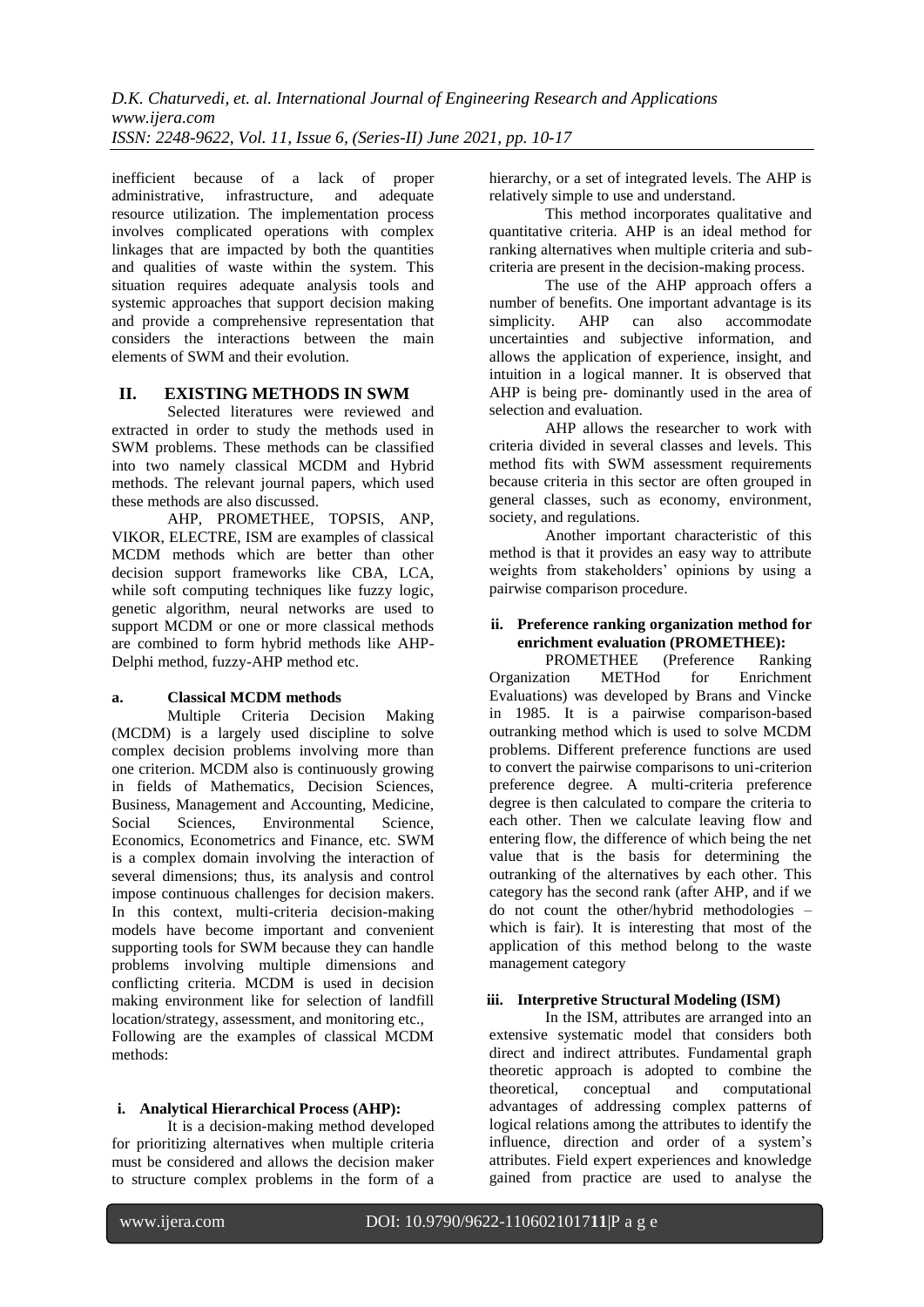complex interrelationships among the proposed attributes and rearrange them into a hierarchical structure. The method tackles the problems of attribute dependence, linguistic preferences and hierarchical structure modelling by providing additional valuable information for determining strategic directions.

# **iv. Delphi Technique**

Delphi is based on the principle that forecasts (or decisions) from a structured group of individuals are more accurate than those from unstructured groups.

The basic theory on which Delphi method is based is two-fold:

1. That with repeated measurement the range of responses will decrease and converge towards the mid-range of the distribution and

2. That the total group response will successfully move towards the true or correct answer.

## **v. Multi Criteria Analysis (MCA)**

MCA is a technique used for decision making and solving complex problems. This tool is also useful for multi-criteria problems including analysis of quantitative and qualitative aspects. It is also used to overcome environmental impact related to e-waste management. Different methods are used to analyse the economic benefits by using defined products models, development and evaluation, formulation and construction of strategy chart in order to minimize the economic cost. This tool has been used, to select the feasible method for e-waste management in Spain.[6]

## **Limitations of Classical MCDM methods**

Its evolution throughout the years is interesting; some limitations of the use of MCDM include:

1. It is sensitive to uncertainties. MCDM concerns the problems that need the views" point of decision makers facing multiple conflicting criteria. Unfortunately, human judgments' preferences are often unclear to express by exact numerical values. In classical MCDM problems, certainty is required to evaluate criteria weights and ratings by crisp values

2. In a complex decision-making context, the existence of issues such as interdependence of preferences and double counting presents another type of uncertainty in real-world case studies.

#### **b. Hybrid Methods**

Hybrid models are the combination of two or more individual techniques so as to address complexity. Therefore, they are also known as combined models. The idea behind using the hybrid models is to overcome the limitations of the

individual models and to utilize the advantages of individual models, merge them together and provide a new hybrid model to achieve the purpose.

## **i. Integration of fuzzy logic**

MCDM is supported by Integration of fuzzy logic due to the imprecision and vagueness of decisions. Indeed, according to the proponents of fuzzy logic, it is more natural to express judgments by fuzzy numbers instead of crisp values.

#### *1. Fuzzy decision-making trial and evaluation laboratory (FDEMATEL):*

The DEMATEL method is an effective tool for dealing with complex interrelationships among attributes. The FDEMATEL method is employed to examine the causal interrelationships among the attributes by reviewing the qualitative information in the linguistic descriptions provided by experts and generating a causal diagram of the proposed attributes. First, fuzzy set theory is used to quantify equivocal concepts related to subjective human judgments in an uncertain environment into crisp values, and then the DEMATEL technique is applied, which is designed to build and analyse the interrelationships between complex perspectives as well as to construct inter-correlations among aspects and criteria.

## *2. Hybrid ISM and DEMATEL model*

Chuang et al.applied a hybrid ISM and DEMATEL model to address complex, multi-criteria decisionmaking problems. Tseng et al. used this technique to evaluate the causal interrelationship and hierarchical inter-relationships of attributes and identify the attribute critical for improvement. Waste management is a complex problem due to the nature of waste and the increasing restrictions on managerial capabilities. The results of this study indicate that the proposed methods are appropriate for assessing ISWM.

## *3. Hybrid FDM, ISM, and FDEMATEL*

Study by Tsai FM et al.[7], was based on SBSC, and involves structuring hierarchical frameworks and interrelationships under uncertainty. The lack of studies has limited the development and implementation of the SBSC for providing sustainable strategic management. Only a few studies have assessed ISWM with regard to SBSC using qualitative information, and proper methods of implementing the framework remain an unsolved problem. The extremely limited and incomplete information makes it difficult to gain insight into the complex problem of ISWM. This study applies a hybrid method of FDM, ISM, and FDEMATEL to investigate the ISWM.

## **ii. Integration of Soft computing techniques**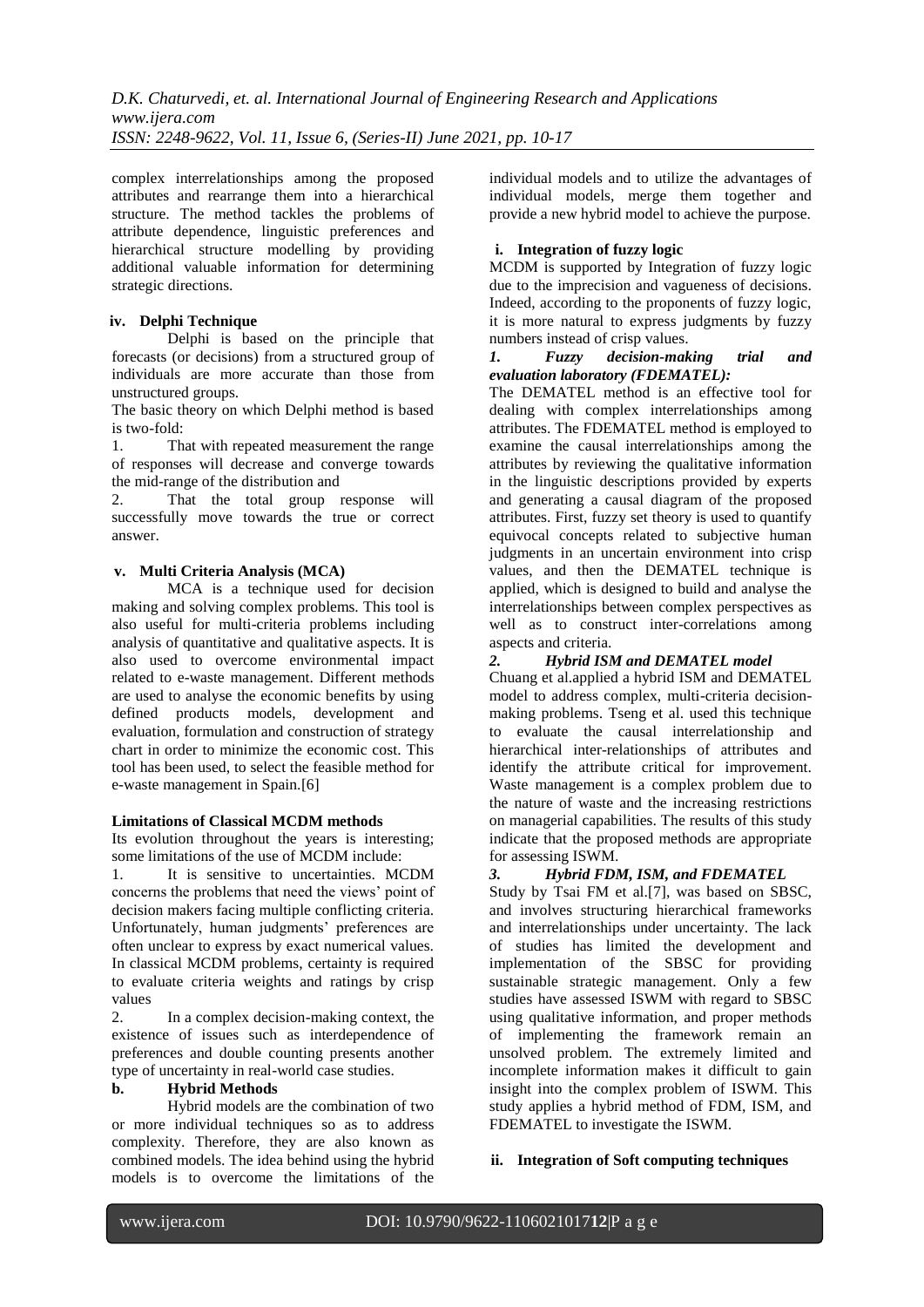MCDM is supported by soft computing techniques such as neural networks and genetic algorithms. These methods are generally used for optimization problems

There are some studies like [8],[9]which uses Genetic Algorithm to develop hybrid models.

In the study done by Dehghanian& Mansour [9], Life cycle analysis (LCA) has been applied to investigate the environmental impact of different end-of-life (EOL) options. Analytical hierarchy process (AHP) has been utilized to calculate social impacts. Next in this research, a three-objective mathematical programming model has been developed to maximize economic and social benefits and minimize negative environmental impacts, simultaneously.

Multi-objective genetic algorithm (MOGA) was used to find the Pareto-optimal solutions to design a sustainable recovery network to manage waste. [8] used MOGA for WEEE, whereas Scrap tires have been considered for a case study by [9].

## **III. EXISTING APPROACHES TO SWM**

Different methods for waste management are used based on different Approaches which are classified from the available literature as: 1) Stage Focused Approach/ Reductionist Approach, 2) Integrated Approach, 3) Systems Thinking Approach/ Holistic Approach

#### **a. Stage Focused Approach/ Reductionist Approach**

R. E. Marshall and K. Farahbakhsh[10] mentioned that the waste management system is a very complex system, it is reduced into parts and studied which is called reductionist approach. Most of the previous studies have focused only on some of the stages or elements of the waste management system but not taking the entire system into view. Isolated problem i.e., particular stage is chosen and only that is focused and its impact on multiple other systems like economy, environment, society, Technology, Political system, Healthcare system etc., is less focused. Not more than one dimension is considered in this approach in most of the studies. Rezaei in his study [11] mentioned that there are highest number of studies available on Recycling compared to other reverse logistics problems. Some are on the processing and recovery, waste-energy (WtE), Location and process optimization problems. Less number of studies are there on segregation and behaviour of people.

Following are some of the examples of Reductionist Approaches

Strategy optimization approaches

- Process optimization approaches
- Location optimization approaches
- Selection of best strategies
- Selection of best recyclers

#### **Extended Producer Responsibility (EPR)**

"EPR is another approach used in industries for taking back products after use. This tool is based on polluter-pays principles. It has been adopted by advanced nations such as Switzerland, Japan, and the European Union (EU) and has gained popularity since then."[6]

#### **i. Life Cycle Assessment (LCA) approach**

"This technique is used to develop and design electronic devices based on **environmental** requirements. The main objective of the Life Cycle Assessment (LCA) technique is to minimize ewaste related issues. LCA is an assessment method that holistically compiles all pertinent materials and energy consumptions as well as emissions that occur during the life cycle of a product or a service. The assessment quantifies the environmental impacts, including global warming potential (GWP) generated during the life cycle of a product or a service, for decision-making. The key to understand LCA is the life cycle concept over a specified time horizon of a product or a service, applied to a coupled natural system and the built environment, such as an SWM system, to generate risk-informed and forward-looking solutions. In system thinking, the boundaries defined for an LCA begin with natural resources entering a predefined system in dynamic ways. The holistic processes occurring in the life cycle include **extraction, manufacturing, use, and disposal**." [12]



#### **Limitations of Reductionist Approach**

These Approach can never achieve sustainability in practical terms, because there are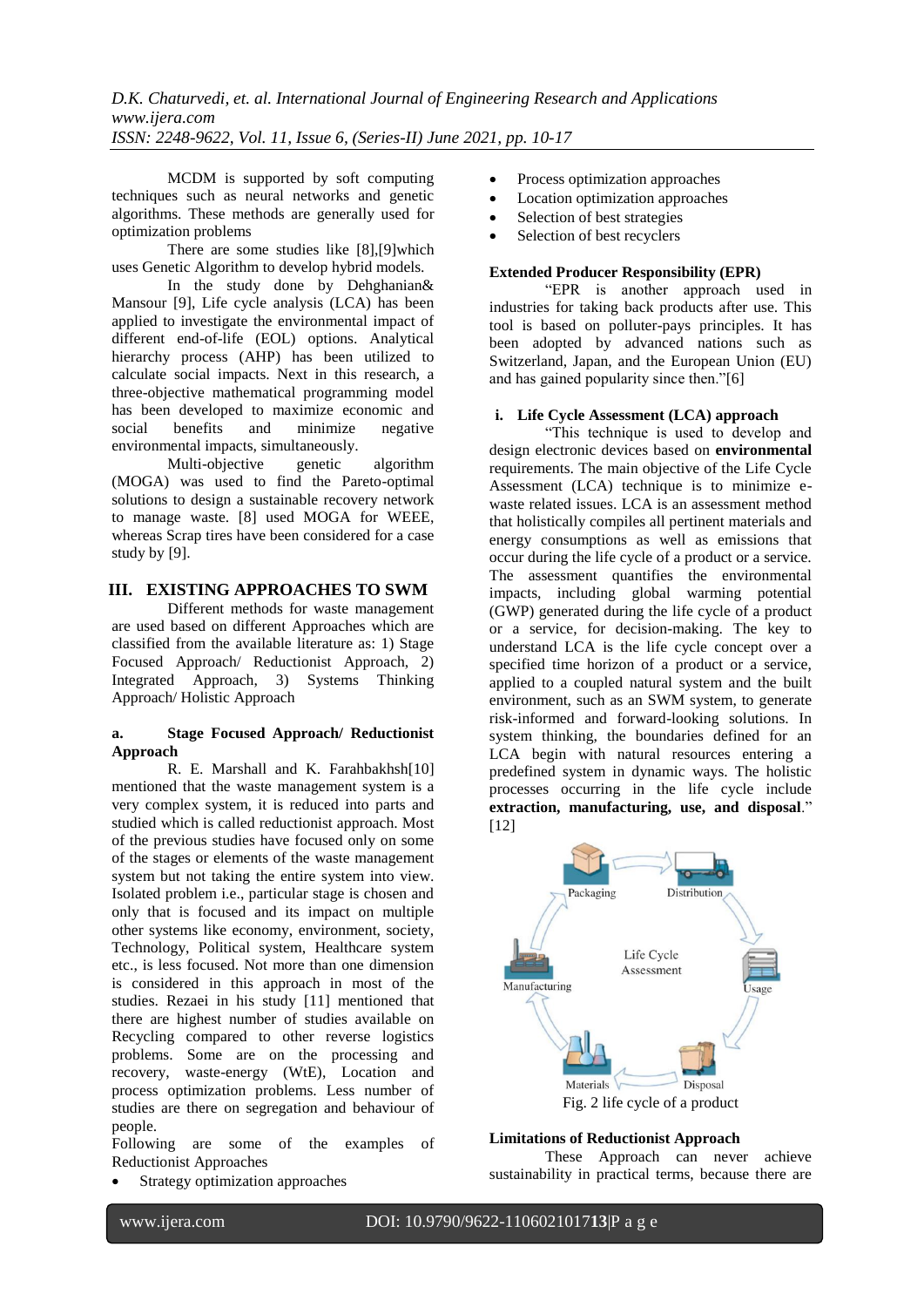many interrelations among the elements of WM system and different dimensions where there is an impact of these WM elements and interactions among these elements are not addressed by this approach.

# **b. Integrated Approach**

This approach combines multiple dimensions and consider the integrated effect of all of them to achieve sustainability in waste management by having a trade-off or balance among these dimensions. Integrated SWM (ISWM) is an approach for preventing, recycling and managing solid waste in ways that most effectively protect human health and the environment. This encompasses the consideration of local facilities and their demands and conditions when selecting the most appropriate waste management activities that should be applied in specific contexts[7]. Multiple dimensions of sustainability are addressed. Like Social, environmental, economic, Technological, Political etc. Hybrid methods mentioned in Section 2.1.2 are used where methods like FDM, are used to take multiple attributes of major aspects for sustainability into consideration and to eliminate invalid criteria and methods like FDEMATEL to build causal interrelations among different attributes which are helpful to analyse the causes and effects of changes in one attribute on another. For instance, Marshall and Farahbakhsh[10] stated that the ISWM aims to establish an efficient SWM system by incorporating and integrating the interrelated processes along the entire waste management chain. By using methods like ISM hierarchical structures can be formed and critical criteria can be found. Reverse Logistics is also focused

## **i. Reverse Logistics Approach**



Fig. 3 Reverse logistics

Reverse logistics is another effective area for products flows from point of consumption to its point of production or origin. Different types of processes have been applied to reverse logistics such as planning, controlling and implementing. Reverse logistics is used for the management of hazardous materials, logistics recycling, and waste disposal. It is also related to all logistics activities carried out in source of reduction, disposal, reuse and recycle of materials.[6]

## **Limitations of integrated Approach**

Many "ISWM" programs focused on individual components making up the system instead of the system as a whole. Likewise, different operating companies may control recycling, incineration, composting, and landfill operations.

Therefore, no one has control over the whole system, making it difficult to manage on a more holistic level. Consequentially, the bulk of the effort remains focused on lower level priorities such as recycling, which are important, but not sufficient [11].

## **c. Holistic Framework/Systems Thinking Approach**

Holistic approach focuses on the thinking that all elements are parts of the same single system and each of them have effect on one another and should not be considered as separate entities. According to [10] In industrialized countries, SWM drivers are public health, environment, resource scarcity, climate change, and public awareness and participation. But in developing countries, urbanization, inequality, and economic growth; cultural and socio-economic aspects; policy, governance, and institutional issues; and governance, and institutional issues; and international influences have complicated SWM. This has reduced the applicability of approaches that were successful in SWM for industrialized countries. There is a lack of literature available on this approach but there is single review done by [10]which demonstrates the importance of founding new SWM approaches for developing country contexts in post-normal science and complex, adaptive systems thinking.

Study [7] which is based on sustainable balanced scorecard (SBSC) approach stated to investigate how to structure hierarchical frameworks and interrelationships under uncertainty, which has yet to be explored in an ISWM context. sustainable balanced scorecard (SBSC) approach is an important tool for integrating sustainable attributes into a performance measurement process. Falle et al.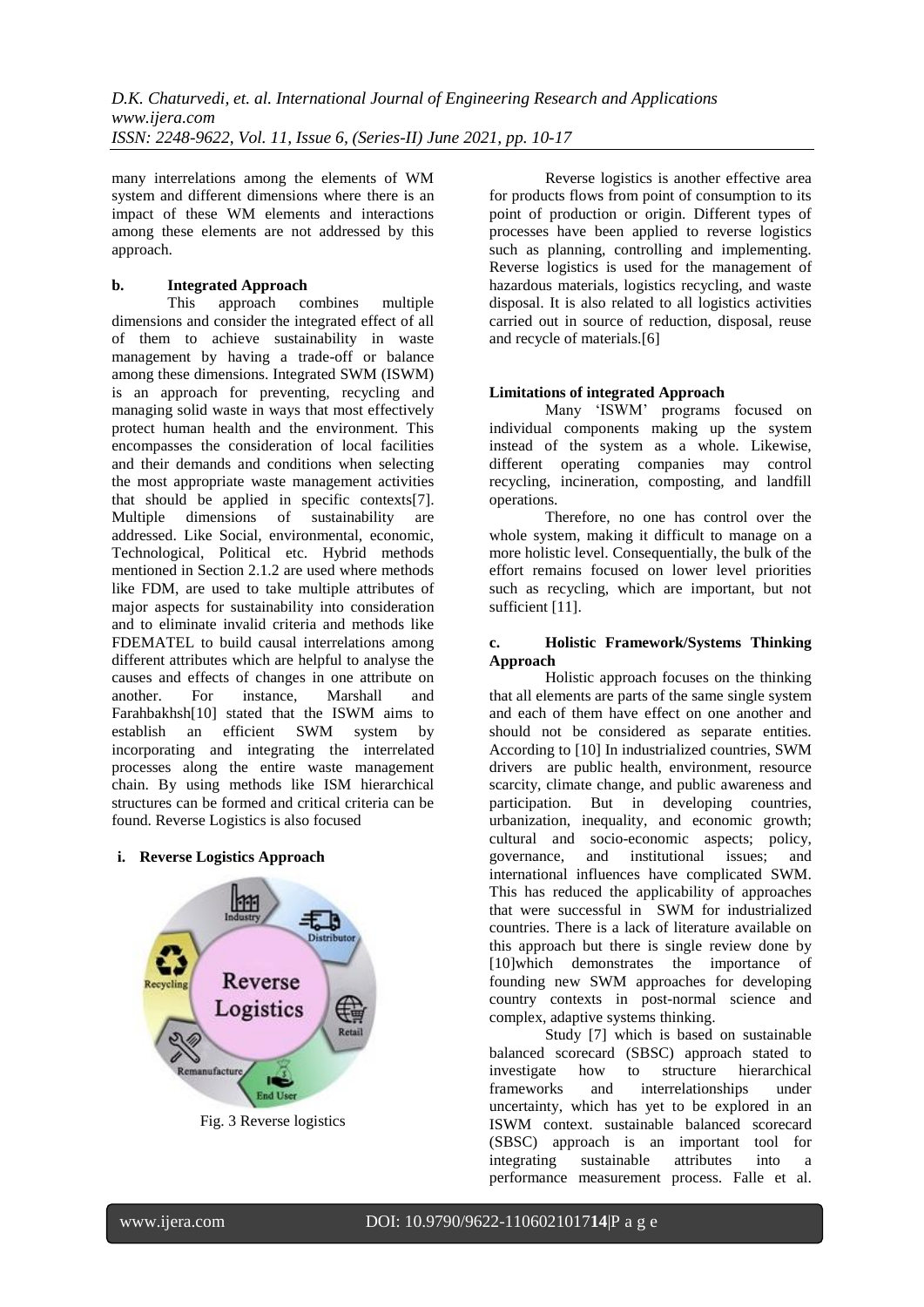suggested that SBSC helps to secure and aid in the integration and coordination of various forms of expert knowledge when assessing sustainable performance.

J. Rezaei[11] and M. T. Islam et.al.[13] suggested frame-works of the complete waste management

systems suitable to local areas and some authors like [14] have worked on holistic frameworks for urban SWM.

Here is the summary of publications of last 10 years in SWM in Table 2.2

| <b>Authors</b>                                   | Waste<br><b>Type</b>        | <b>Methodology</b>                                                                                              | Approach/<br><b>Research</b>            | <b>Dimension of</b><br><b>Sustainability</b>                        | <b>Methods</b>               | Country/<br><b>Region</b> |
|--------------------------------------------------|-----------------------------|-----------------------------------------------------------------------------------------------------------------|-----------------------------------------|---------------------------------------------------------------------|------------------------------|---------------------------|
|                                                  |                             |                                                                                                                 | <b>Type</b>                             |                                                                     |                              |                           |
| Emily Hsu et al.<br>(2019)<br>$[15]$             | E-Waste                     | This review focuses on<br>recovery technologies<br>for e-wastes                                                 | Review                                  |                                                                     |                              | Korea                     |
| Ikhlayel (2018)<br>$[16]$                        | E-waste                     | to mitigate the<br>environmental and<br>economic burdens of e-<br>waste by following the<br><b>IWM</b> concept  | Integrated/<br>Theoretical              | Environmental &<br>Economic                                         | <b>LCA</b>                   | Developing<br>Countries   |
| Muhammad et al.<br>(2018)<br>[6]                 | E-Waste                     | Comparisons of<br>different methods                                                                             | Review                                  | Environmental                                                       | Qualitative                  | world                     |
| Tsai et al. (2019)<br>$[7]$                      | Solid<br>Waste              | <b>Explore ISWM</b><br>hierarchical<br>interrelationships                                                       | Performance<br>assessment<br>approach   | Social,<br>Environmental.<br>Economical                             | FDM, ISM,<br><b>FDEMATEL</b> | Vietnam                   |
| Pratibha Rani et<br>al. (2020)<br>$[17]$         | E-Waste                     | to evaluate the MCDM<br>problems under the<br>fuzzy atmosphere                                                  | divergence<br>measure for<br>fuzzy sets | Social,<br>Environmental,<br>Economical                             | Mixed                        | India                     |
| Kim (2013)<br>$[18]$                             | E-Waste                     | Priorities of electrical<br>& electronic Products<br>for recycling                                              | MCDM                                    | Economic,<br>Environmental                                          | Delphi, AHP                  | Korea                     |
| Yue Yu (2000)<br>$[19]$                          | E-Waste                     | Selection of Optimal<br>Recycling Plan                                                                          | MCDM                                    | Economic,<br>Environmental                                          | AHP                          | USA                       |
| Taelman et al.<br>(2018)<br>$[14]$               | Urban<br>Municipal<br>Waste | conceptual and<br>comprehensive<br>sustainability<br>framework using<br>Circular economy;<br>lifecycle thinking | Holistic                                | Social,<br>Environmental.<br>Economical,<br>technical,<br>Political | Qualitative                  | European<br>Countries     |
| Ihsan Kaya<br>(2012)<br>$[20]$                   | E-Waste                     | To evaluate and to<br>select the appropriate<br>WEEE outsourcing<br>firm based on Fuzzy<br>MCDM                 | MCDM                                    | Social,<br>Environmental,<br>Economical,<br>technical, Quality      | <b>Fuzzy AHP</b>             | Turkey                    |
| S.Mahendran and<br>ML.Mahadevan<br>$(2014)$ [21] | Plastic<br>Waste            | selection of best<br>recycling process                                                                          | MCDM                                    | Social,<br>Environmental,<br>Economical                             | AHP                          | India                     |

|  |  | Table III.1: Summary of 10 years publications in SWM |  |
|--|--|------------------------------------------------------|--|
|  |  |                                                      |  |

# www.ijera.com DOI: 10.9790/9622-1106021017**15**|P a g e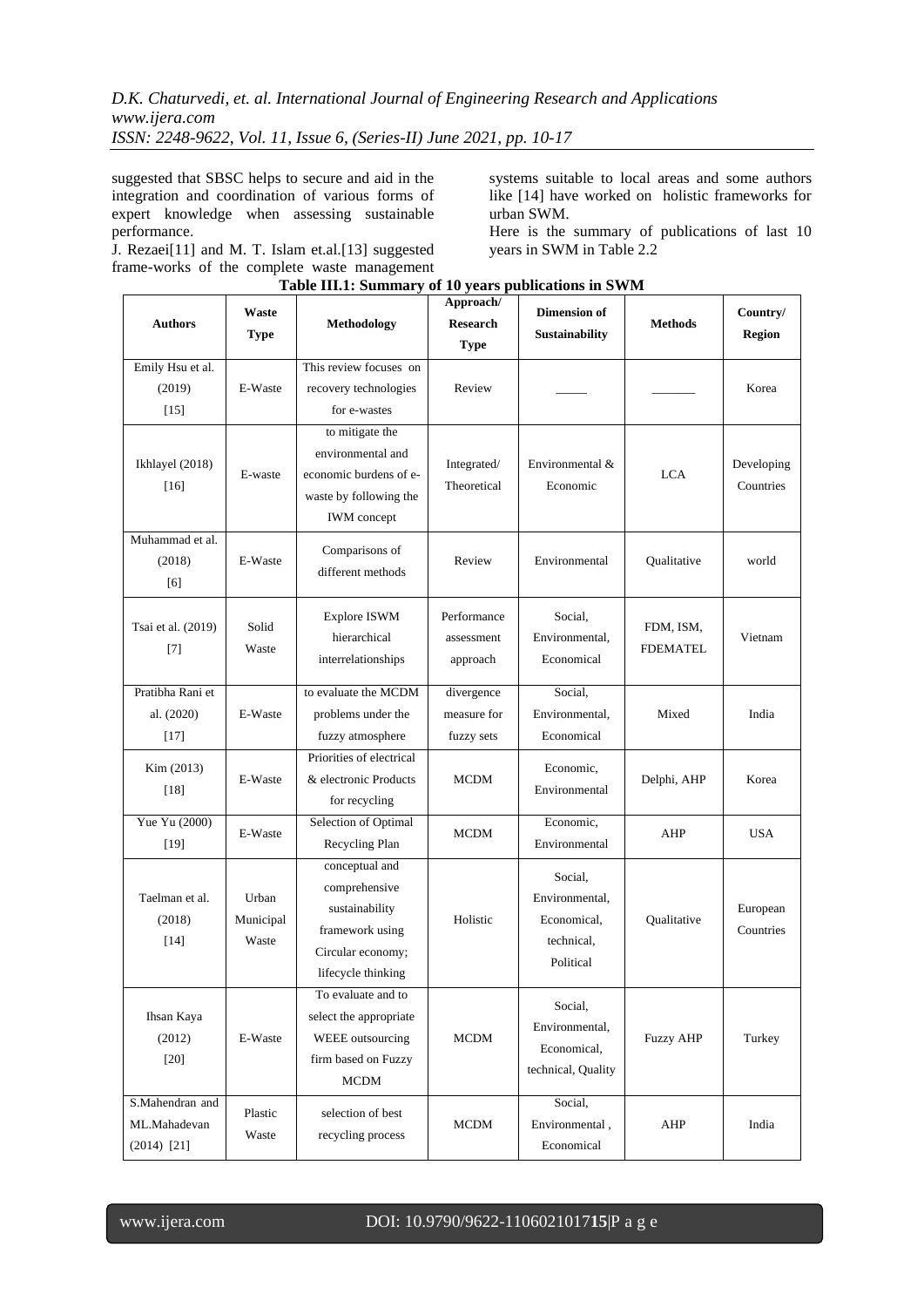*D.K. Chaturvedi, et. al. International Journal of Engineering Research and Applications www.ijera.com ISSN: 2248-9622, Vol. 11, Issue 6, (Series-II) June 2021, pp. 10-17*

www.ijera.com DOI: 10.9790/9622-1106021017**16**|P a g e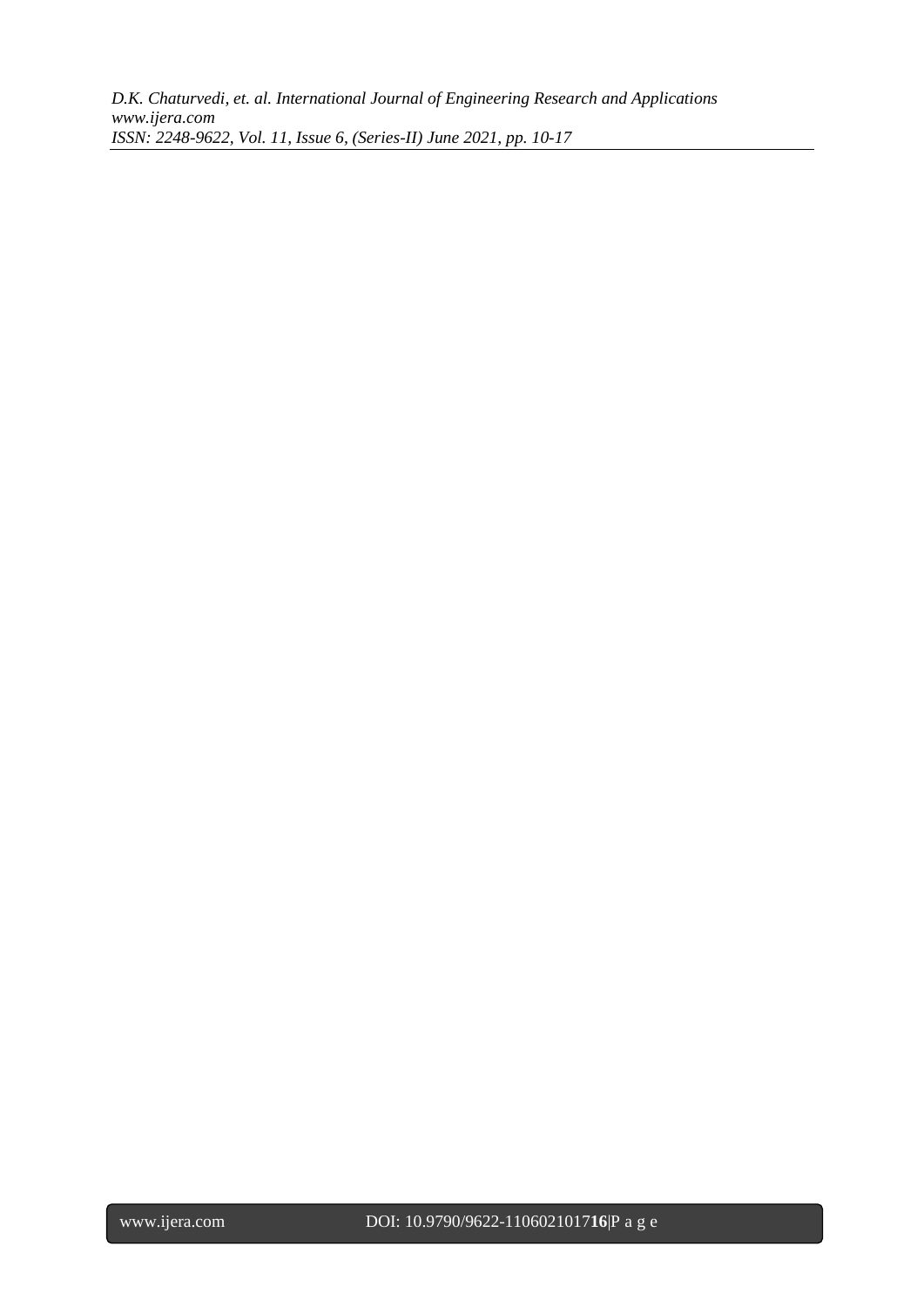*D.K. Chaturvedi, et. al. International Journal of Engineering Research and Applications www.ijera.com ISSN: 2248-9622, Vol. 11, Issue 6, (Series-II) June 2021, pp. 10-17*

#### **IV. CONCLUSION**

Various waste management methods and approaches are discussed in this work. From the study it is found that a variety of works have been done by many authors for different Stages of waste management. It is made clear that hybrid methods are better than classical methods and advanced soft computing techniques can be used to improve the optimality. It is found from the study that Holistic/systems approach is the latest approach which is better than previous other approaches but also at the same time complex in nature. But only this kind of approach can achieve true sustainability because of its nature of considering system as a whole and true system modelling can get best results. The authors intention is that the validation of this framework is desirable by applying it to any real-life case study.

#### **REFERENCES**

- [1] UNEP, "Solid waste management | UNEP UN Environment Programme," *United Nations Environment Programme*, 2020. https://www.unenvironment.org/exploretopics/resource-efficiency/what-wedo/cities/solid-waste-management.
- [2] "World Environment Situation Room." https://wesr.unep.org/downloader (accessed Mar. 18, 2021).
- [3] "In 30 years, India tipped to double the amount of waste it generates - Times of India." https://timesofindia.indiatimes.com/india/in-30-years-india-tipped-to-double-theamount-of-waste-itgenerates/articleshow/74454382.cms?from= mdr (accessed May 12, 2021).
- [4] "India collected just 3% e-waste generated in 2018, 10% in 2019: CPCB report." https://www.downtoearth.org.in/news/waste /india-collected-just-3-e-waste-generated-in-2018-10-in-2019-cpcb-report-75072 (accessed May 12, 2021).
- [5] C. Achillas, N. Moussiopoulos, A. Karagiannidis, G. Banias, and G. Perkoulidis, "The use of multi-criteria decision analysis to tackle waste management problems: A literature review,' *Waste Manag. Res.*, vol. 31, no. 2, pp. 115– 129, 2013, doi: 10.1177/0734242X12470203.
- [6] A. Muhammad, M. Z. S. M. Hussein, H. S. Jaafar, and S. Nasir, "Sustainable Electronic Waste (E-Waste) Management Using Enabling Strategies and Techniques: A Literature Review," *Adv. Transp. Logist.*

*Res.*, vol. 1, pp. 242–254, 2018.

- [7] F. M. Tsai, T. D. Bui, M. L. Tseng, K. J. Wu, and A. S. Chiu, "A performance assessment approach for integrated solid waste management using a sustainable balanced scorecard approach," *J. Clean. Prod.*, vol. 251, p. 119740, 2020, doi: 10.1016/j.jclepro.2019.119740.
- [8] A. Aalirezaei and S. Shokouhyar, "Designing a sustainable recovery network for waste from electrical and electronic equipment using a genetic algorithm," *Int. J. Environ. Sustain. Dev.*, vol. 16, no. 1, p. 60, 2017, doi: 10.1504/ijesd.2017.10001371.
- [9] F. Dehghanian and S. Mansour, "Designing sustainable recovery network of end-of-life products using genetic algorithm," *Resour. Conserv. Recycl.*, vol. 53, no. 10, pp. 559– 570, 2009, doi: 10.1016/j.resconrec.2009.04.007.
- [10] R. E. Marshall and K. Farahbakhsh, "Systems approaches to integrated solid waste management in developing countries," *Waste Manag.*, vol. 33, no. 4, pp. 988–1003, 2013, doi: 10.1016/j.wasman.2012.12.023.
- [11] J. Rezaei, "A systematic review of multicriteria decision-making applications in reverse logistics," *Transp. Res. Procedia*, vol. 10, no. July, pp. 766–776, 2015, doi: 10.1016/j.trpro.2015.09.030.
- [12] N.-B. Chang and A. Pires, "Life Cycle Assessment and Solid Waste Management," in *Sustainable Solid Waste Management*, John Wiley & Sons, Inc., 2015, pp. 323– 386.
- [13] M. T. Islam and N. Huda, "Reverse logistics and closed-loop supply chain of Waste Electrical and Electronic Equipment (WEEE)/E-waste: A comprehensive literature review," *Resour. Conserv. Recycl.*, vol. 137, no. November 2017, pp. 48–75, 2018, doi: 10.1016/j.resconrec.2018.05.026.
- [14] S. E. Taelman, D. Tonini, A. Wandl, and J. Dewulf "A Holistic sustainability framework for waste management in European Cities: Concept development," *Sustain.*, vol. 10, no. 7, 2018, doi: 10.3390/su10072184.
- [15] E. Hsu, K. Barmak, A. C. West, and A.-H. A. Park, "Advancements in the treatment and processing of electronic waste with sustainability: a review of metal extraction and recovery technologies," *Green Chem.*, vol. 21, no. 5, pp. 919–936, 2019.
- [16] M. Ikhlayel, "An integrated approach to establish e-waste management systems for